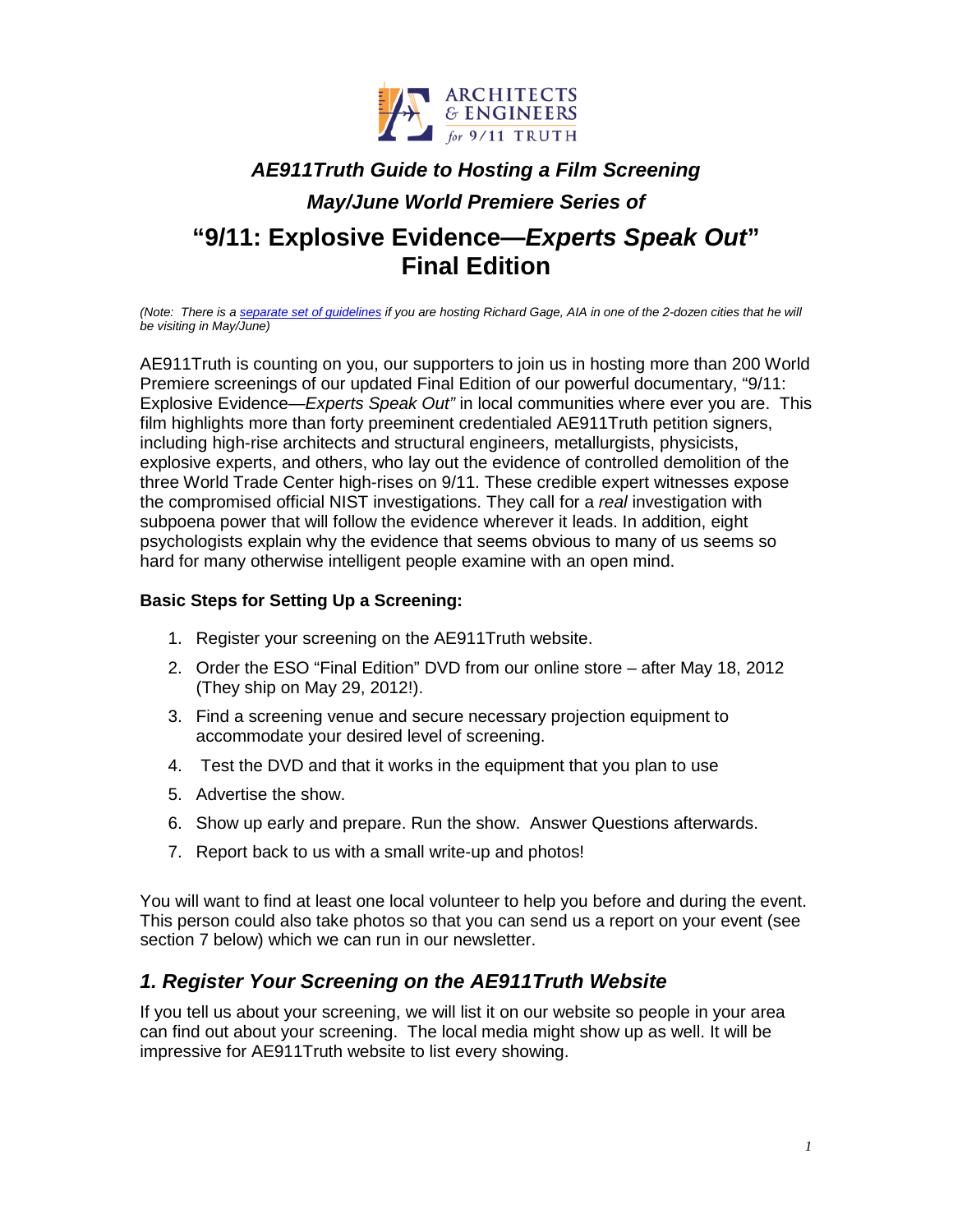#### [http://ae911truth.org/take-action/545-premiere-screenings-of-911-explosive-evidence](http://ae911truth.org/take-action/545-premiere-screenings-of-911-explosive-evidence-experts-speak-out.html)[experts-speak-out.html](http://ae911truth.org/take-action/545-premiere-screenings-of-911-explosive-evidence-experts-speak-out.html)

Your signup will also help us to publicize and also to efficiently track the results of the showings.

### *2. Order Your DVD from Our Online Store*

Order your DVD from our [online store](http://shop.ae911truth.org/) at least a week in advance of your showing. The DVD's are scheduled to ship on 5/29/12. If you need an earlier copy contact [Tania](mailto:ttorres@ae911truth.org) in our office to have yours ship as early as 5/22/12. Allow plenty of time to familiarize yourself with the DVD and plan for your showing. In the unlikely event that the DVD doesn't work in your equipment, ordering early will give you some opportunity to get a replacement DVD sent to you.

You can also download the ISO file of the documentary at [911ExpertsSpeakOut.org](http://www.911expertsspeakout.org/) and burn your own DVD, but you will need a reasonably fast Internet connection. It may take several hours or even all day to download the file, so please plan ahead.

We recommend that you order additional DVD's to sell at your event. If you order in [quantity](http://shop.ae911truth.org/DVD-Cased-9-11-Explosive-Evidence-Experts-Speak-Out-DVD-ESO-CASED1-PP.htm) you can defray your costs and/or build a fund for future local events by ordering wholesale and selling retail. ("9/11: Explosive Evidence – *Experts Speak Out*" is not yet available in envelopes.)

### *3. Find screening venue and secure necessary projection equipment*

#### **Screening Level I: Rent a local theater for one night**

Inquire with local independent theaters to see if a space is available for one night. Some theaters offer a flat rate for a single night, and most will project DVDs. Mention that you are a nonprofit organization, as they may offer a discounted rate. Tell them you will be showing a documentary and you have secured permission to screen it. AE911Truth will provide you with the paperwork that they may need to see. AE911Truth also has an insurance policy if this is needed. [Contact the AE911Truth office](http://www.ae911truth.org/en/contact.html) for details. Most theaters will require a deposit.

We recommend that you have a "\$10 suggested donation" policy. Place a table near the entrance to the screening room where you can accept the donations or allow anyone in who may not be able or want to donate. If you make a substantial effort to publicize the event you should have will collect more than enough to cover the cost of the theater rental. Others prefer to have a "Free Admission" policy. If you do this be sure to have a donation box which can be both on the table and passed around after the event in order to cover costs and "help with the ongoing very important work that you are doing by raising awareness of this critical issue in our community".

#### **Screening Level II: Find some other public space**

Look for a venue such as a library, school, community center, church or other public space to show the film. Inquire if they have a DVD player, projector and screen or bigscreen TV. Inquire about the rental fee for the use of the space and any equipment.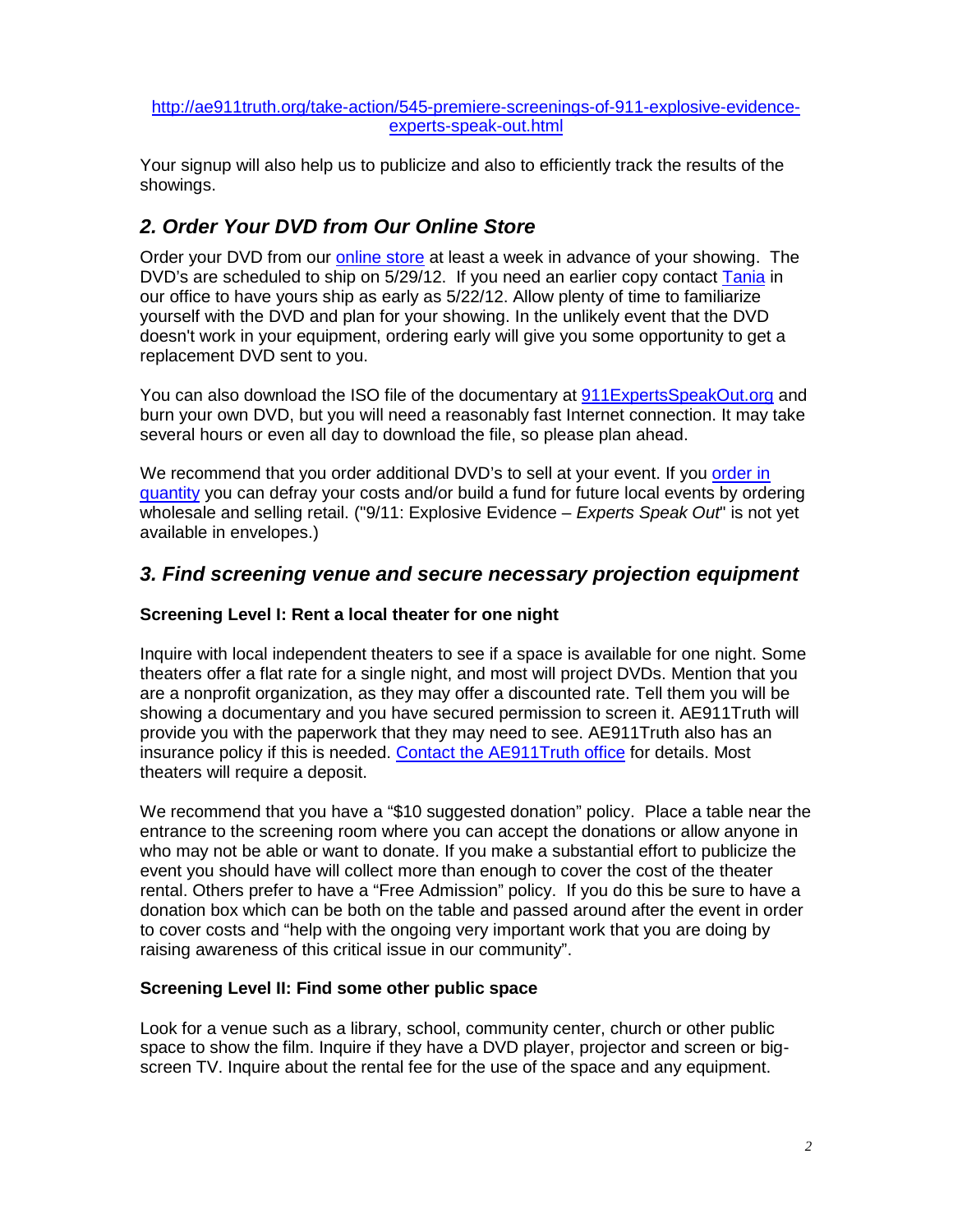If you end up with a venue that has no projection equipment, you will have to borrow or rent a projector, DVD player, and large tripod screen. Just make an internet search for "video projector rental" in your local area and you should be able to find one. Remember you will need a projector, VGA cable, DVD player, large screen (6 ft wide for small rooms; 8 ft for large rooms), and a sound amplification system large enough to serve the room properly.

#### **Screening Level III: Host a Screening at Your Home or Place of Business**

If you have a big-screen TV, this is fine for a small group. If you have a large room and are expecting a larger crowd you could rent a projector, DVD player, screen, and sound system as described above. Offering free snacks or hosting a pre-show potluck can pull skeptics off the fence to attend your screening.

# *4. Test and Practice Showing the DVD*

Make sure you know exactly how to set up and use the projection and sound equipment. Do a complete test-run several days BEFORE the screening, if possible, so you'll have adequate time to handle any technical delays/problems.

Remember, if you are wearing or carrying a microphone, do not walk in front of any speakers, or you will get an annoying feedback squeal.

Keep handy the name and cell phone number of any technical support person you might need, even if that person is on-site. You don't want to have to run to find that person.

### *5. Advertise the Show*

Advertising is an essential component of a successful screening. Only half of a typical audience will arrive by word of mouth or receiving and email. There are many ways to advertise your event:

- **Posters**
- **Social media**
- **Handing out flyers or brochures**
- **Local radio, TV and newspaper announcements**

Add the screening date, time, location, etc. of your event to these downloadable *Experts Speak Out family of posters, flyers, and cards – and print as many as you can place in the community:* [8 ½ x 11 poster,](http://ae911truth.org/downloads/graphics/editable_posters/ESO_editable_screening_poster_8.5x11.pdf) [11x17 poster,](http://ae911truth.org/downloads/graphics/editable_posters/ESO_editable_screening_poster_11x17.pdf) [half-page flyers,](http://ae911truth.org/downloads/graphics/editable_posters/ESO_editable_screening_poster_2UP.pdf) [4-up flyers,](http://ae911truth.org/downloads/graphics/editable_posters/ESO_editable_screening_poster_4UP.pdf) [4-up b&w](http://ae911truth.org/downloads/graphics/editable_posters/ESO_editable_screening_poster_4UP-b&w.pdf)  [flyers,](http://ae911truth.org/downloads/graphics/editable_posters/ESO_editable_screening_poster_4UP-b&w.pdf) and an [email invitation.](http://ae911truth.org/downloads/images/ESO_evite.jpg) Activate all your friends to come together and find appropriate, legal placements for these critically important publicity materials – including handing them out to passers-by on the street.

Publicize your event on Facebook or other social networking sites and invite your friends. Talk with people in your community and hand out flyers with information about AE911Truth, "9/11: Explosive Evidence – *Experts Speak Out*," and the date, time and location of your event. Encourage everyone you know to email to as many people as they can.